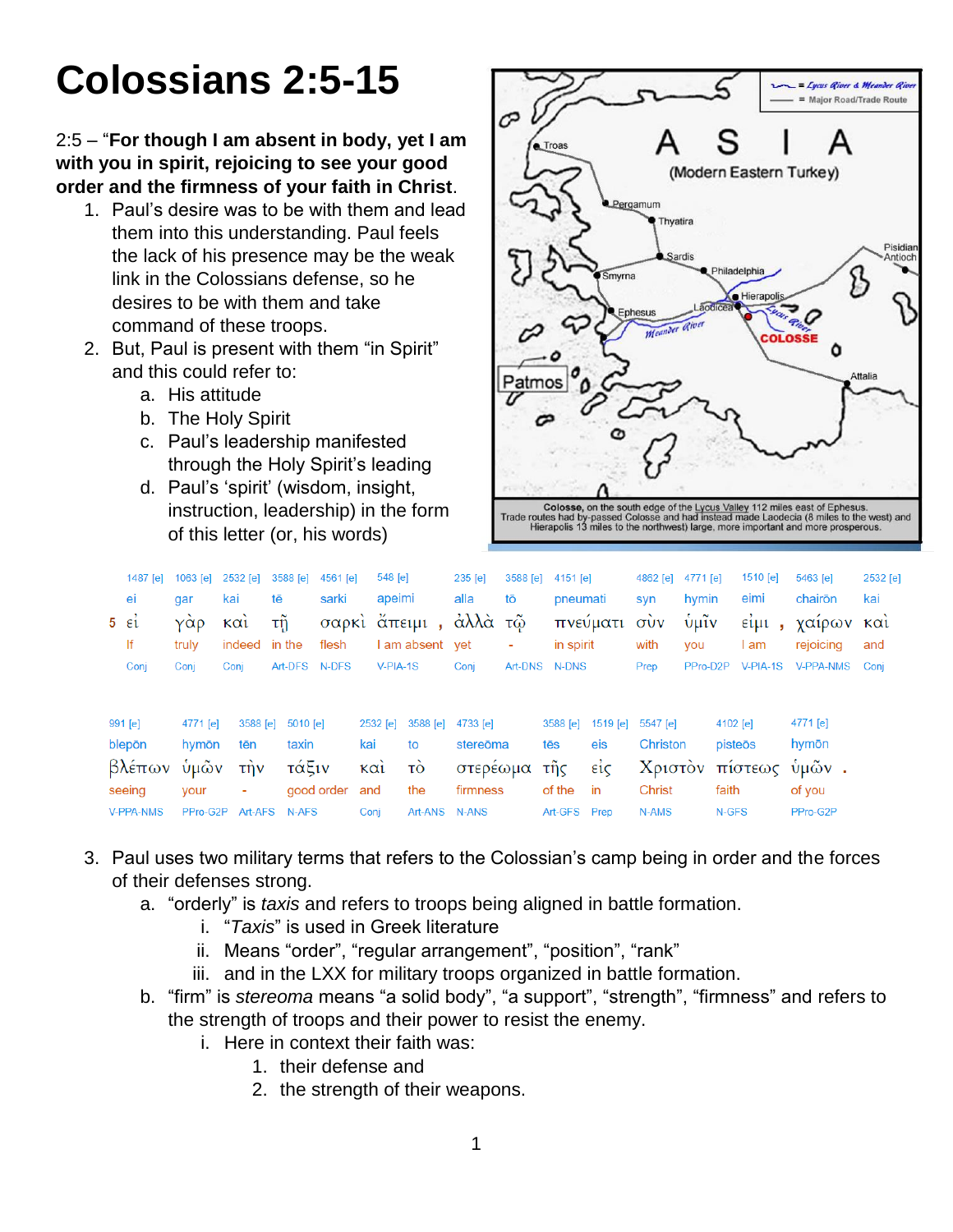ii. This could be translated, "your orderly formation and the firm front which your faith in Christ presents."

## 2:6 – "**Therefore, as you received Christ Jesus the Lord, so walk in him**,"

|     | 5613 [e] 3767 [e] | 3880 [e]                                                                | 3588 [e] 5547 [e] | 2424 [e]   | 3588 [e] 2962 [e] |               | 1722 [e] 846 [e] |                    | 4043 [e]    |
|-----|-------------------|-------------------------------------------------------------------------|-------------------|------------|-------------------|---------------|------------------|--------------------|-------------|
| Hōs | oun               | parelabete                                                              | ton Christon      | lēsoun ton |                   | Kyrion        | en               | autō               | peripateite |
|     |                   | 6 Ως ούν παρελάβετε τον Χριστον Ίησοῦν τον Κύριον, έν αὐτῷ περιπατεῖτε, |                   |            |                   |               |                  |                    |             |
|     |                   | Just as therefore you have received - Christ                            |                   | Jesus      | the               | Lord          | $\mathsf{I}$     | Him                | walk        |
| Adv | Coni              | V-AIA-2P                                                                | Art-AMS N-AMS     | N-AMS      |                   | Art-AMS N-AMS | Prep             | PPro-DM3S V-PMA-2P |             |

- 1. The readers have already "received Christ Jesus the Lord" or been born again, saved.
- 2. Basics of Christian life, growth and maturity:

# "AS YOU RECEIVED CHRIST JESUS THE LORD, SO WALK IN HIM"

- a. This phrase may be either a comparison clause of explanation or emphatic clause:
	- i. Comparison clause of explanation, then this provides a model for continued growth. The verses below indicated the model is the all-sufficiency of Jesus in salvation and growth. Basic he is the vine we are the branches.
	- ii. Emphatic clause, then the point is the Colossians had to remember the original commitment they made to Jesus and his ways when they "received Christ Jesus. They had committed to the program. Now, they needed to stick with their commitment.
- 3. A key point is the construction of the phase "Christ Jesus the Lord"
	- a. This construction does not occur anywhere else in the New Testament.
	- b. This actually says in the Greek "THE Christ Jesus THE Lord" and not the typical "Lord Jesus Christ.
	- c. The point here is building on the Christology of chapter one.
	- d. This is making a clear connection that THE JESUS CHRIST is and was received by the Colossians as THE LORD (God, Deity)
	- e. Their salvation, their security, their life, their growth is in THE MAN JESUS who is the CHRIST (promised Messiah) who is the eternal LORD, the creator and supreme deity over all.
- 4. "received" is used here with a personal object  $\rightarrow$  "the Christ Jesus the Lord"
	- a. This is the only place in the NT "received" is used with a personal object.
	- b. Other places "received" is used with:
		- i. "teaching" 1 Cor. 15:3; Phil 4:9
		- ii. "gospel" -1 Cor. 15:1
		- iii. "word" 1 Thes. 2:13; 2 Thes. 3:6
	- c. The Colossians are embracing a person, Jesus, and not merely:
		- i. A philosophy
		- ii. A teaching
		- iii. A legal system
		- iv. An ascetic system
- 5. If the Colossians are going to experience their fullness in the person of Christ, then they are going to have to continue to live focused on the person of Jesus Christ the Lord.
- 6. Their temptation is to be distracted into some philosophy, some system or something other than the person Jesus.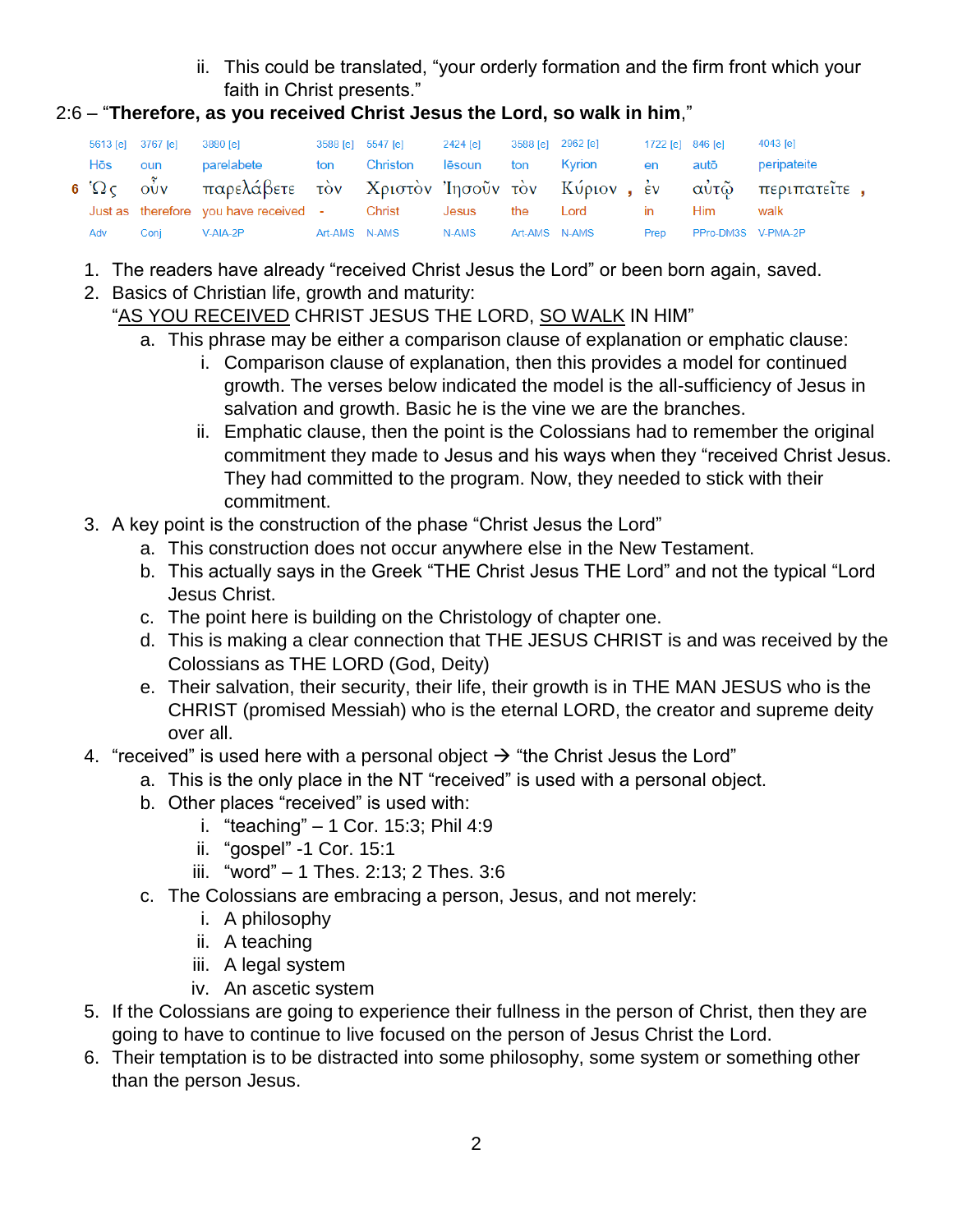## 2:7 – "**rooted and built up in him and established in the faith, just as you were taught, abounding in thanksgiving**."

|             | 4492 [e]<br>2532 [e] |                                                |                            |                  | 1722 [e]<br>2026 [e]                       |                                 |     | 846 [e]                                   | 2532 [e]                             | $950$ [e]                              | 3588 [e]     |  |
|-------------|----------------------|------------------------------------------------|----------------------------|------------------|--------------------------------------------|---------------------------------|-----|-------------------------------------------|--------------------------------------|----------------------------------------|--------------|--|
|             | errizōmenoi          |                                                | kai                        | epoikodomoumenoi | en                                         | autō                            |     | kai                                       | bebaioumenoi                         | tē<br>τñ                               |              |  |
|             |                      | 7 έρριζωμένοι                                  | $\kappa \alpha i$          |                  | έποικοδομούμενοι έν                        |                                 |     | αὐτῷ                                      | $k\alpha i$                          |                                        | βεβαιούμενοι |  |
|             |                      | having been rooted                             | and                        | being built up   |                                            | in                              | Him |                                           | and                                  | being strengthened in                  | the          |  |
| V-RPM/P-NMP |                      |                                                | Conj                       |                  | V-PPM/P-NMP<br>Prep                        |                                 |     | PPro-DM3S                                 | Conj                                 | V-PPM/P-NMP                            | Art-DFS      |  |
|             | 4102 [e]<br>pistei   | 2531 [e]<br>kathōs<br>πίστει καθώς έδιδάχθητε, | $1321$ [e]<br>edidachthēte |                  | 4052 [e]<br>perisseuontes<br>περισσεύοντες | 1722 [e]<br>en<br>$(\epsilon$ v |     | 846 [e]<br>autē<br>$\alpha \dot{\nu}$ τῆ) | 1722 [e]<br>en<br>$\dot{\epsilon}$ v | 2169 [e]<br>eucharistia<br>εύχαριστία. |              |  |
|             |                      |                                                |                            |                  |                                            |                                 |     |                                           |                                      |                                        |              |  |
| faith       |                      | just as                                        | you were taught            |                  | abounding                                  | in                              |     | it                                        | with                                 | thanksgiving                           |              |  |
|             | N-DFS                | Adv                                            | V-AIP-2P                   |                  | <b>V-PPA-NMP</b>                           | Prep                            |     | PPro-DF3S                                 | Prep                                 | N-DFS                                  |              |  |

- 1. Four participles modify the greek verb *parelabete* translated "as you received" (2:6):
	- a. "rooted" rooted in him
	- b. "built up" built up in him
	- c. "strengthened" strengthened in the faith
	- d. "abounding"- abounding in all of these (hearing, learning, being rooted, being built up, growing, being strengthened in the faith) with thanksgiving
- 2. "Rooted" and "built up" in Him
	- a. Roots sinking deep into the knowledge you were taught about Jesus Christ creating faith
	- b. Building up a strong above ground structure that stands on the knowledge you were taught about Jesus Christ creating faith
- 3. "Being strengthened" or "being established" in THE faith (not "faith", but "the faith")
	- a. This refers to the doctrines and the truth of Christianity
	- b. This is not referring to active acts or positions of faith
	- c. But, the knowledge and understanding of THE FAITH will produce FAITH in the believer who will naturally produce the FRUITS OF FAITH
- 4. "just as you were taught"
	- a. All of this information, knowledge, and THE FAITH were taught to these believing **Colossians**
	- b. This information was not developed on their own
- 5. This verse is similar to Colossians 1:23:

"if indeed you continue in the faith, stable and steadfast, not shifting from the hope of the gospel that you heard, which has been proclaimed in all creation under heaven, and of which I, Paul, became a minister."

**Colossians 2:1-7 connects Paul and his situation in Rome under house arrest with the Colossians Christian growth which has led to their conflict with the heretical teaching in Colossians which is threatening to undermine their faith and Paul's Gospel. So, Paul and the Colossians interests are aligned at this time because they are both fighting the same enemy.**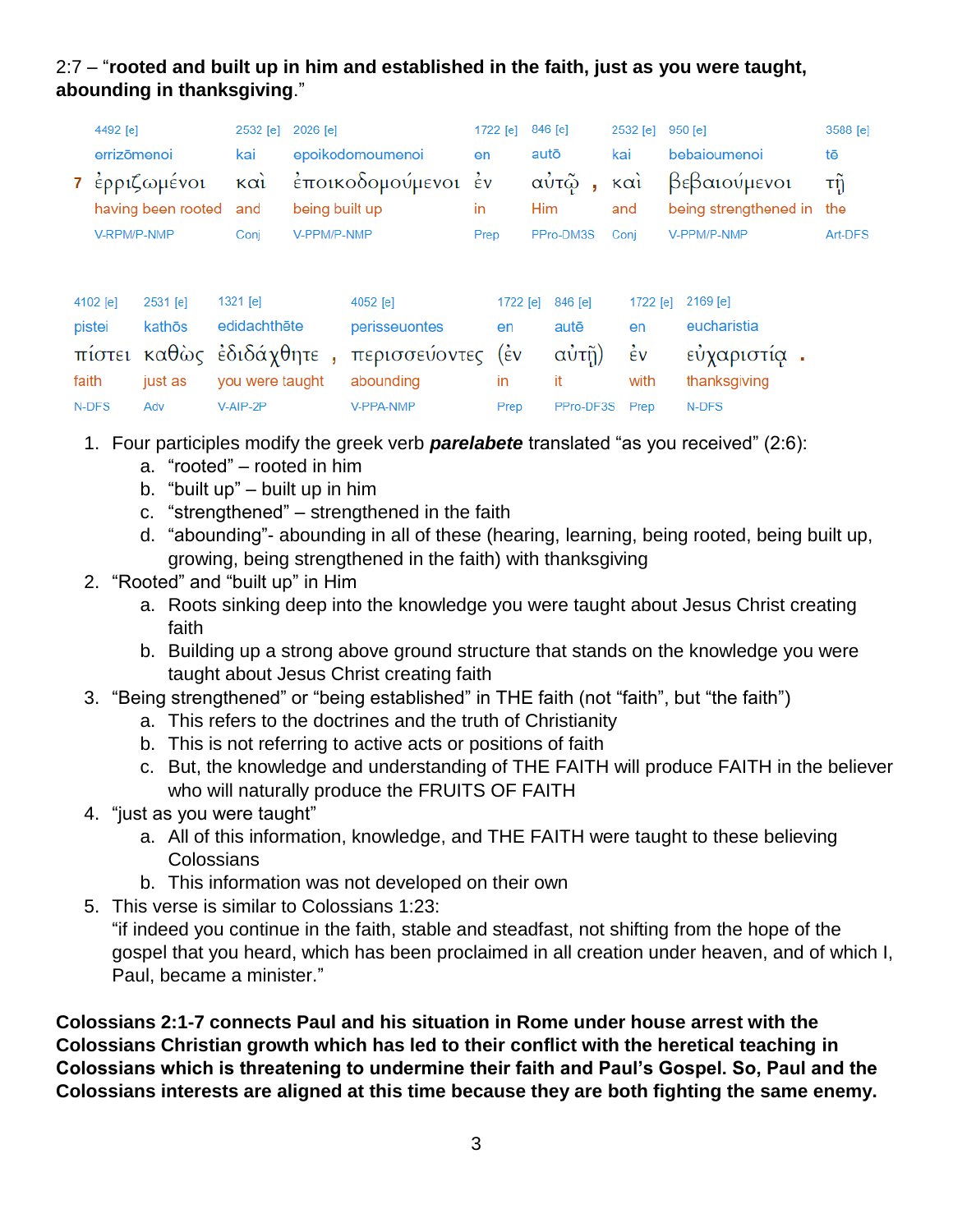# **Colossians 2:8-3:4**

- 1. Colossians 2:8-3:4 is the theological portion of the epistle. It is upon this portion that the rest of Paul's admonition finds its basis.
	- a. Part one: 2:8-2:19 Soteriology theology of salvation
		- i. 2:8-15
			- 1. Angels spiritual beings (worship of angels) and
			- 2. Law bondage to the law (practice Law for salvation)
		- ii. 2:16-19 ties spiritual beings and bondage to the law together
	- b. Part two:  $2:20-3:4$  Sanctification
		- i. two subjects are introduced with "since" and both are followed by commands that should be our appropriate response
			- 1. 2:20 "*Since* you died with Christ to the elemental spiritual forces of this world, why, as though you still belong to the world, do you submit to its rules: 'Do not handle! Do not taste! Do not touch!'?"
			- 2. 3:1 "*Since*, then, you have been raised with Christ, set your hearts on things above, where Christ is, seated at the right hand of God. Set your minds on things above, not on earthly things. For you died, and your life is now hidden with Christ in God."
- 2. 2:8-3:4 focuses on the two leading fallacies of the Colossian heresy and both are identified with the article *tes* – "the" – in the Greek:
	- a. "*tes philosophias*" "philosophy" (or "the philosophy") which may be the phrase used by the false teachers in Colossae to identify their teaching: The Philosophy
	- b. "*ta stoicheia*" "the principles", "the elemental spiritual forces", "the basic principles", " i. See also 2:20
- 3. Beginning in 3:5 Paul focuses on true and righteous sanctification.
- 4. In Colossians Paul used 33 words which are only used one time by Paul in the NT.
	- a. In 2:8-3:4 Paul uses fifteen of these thirty-three words used only one time in his letters. (45%)
	- b. It is possible that Paul was taking the heretics vocabulary and using it against them.
- 5. The heresy had threatened two areas of Christian theology:
	- a. Soteriology the work of Jesus Christ on the cross for salvation
	- b. Sanctification the holiness that grows in a believer's life after salvation by faith.
- 6. "In Christ" from chapter 2
	- a. 2:3 "in whom are hidden all the treasures of **wisdom** and **knowledge**
	- b. 2:6 "**walk** in him"
	- c. 2:7 "**rooted** and **built up** in him"
	- d. 2:9 "in him all the **fullness of deity** dwells bodily"
	- e. 2:10 "**you** have been **filled** in him"
	- f. 2:11 "**you** were **circumcised** in him"
	- g. 2:12 "in him **you** were **raised up**"
	- h. 2:15 "**triumphing** over them in him"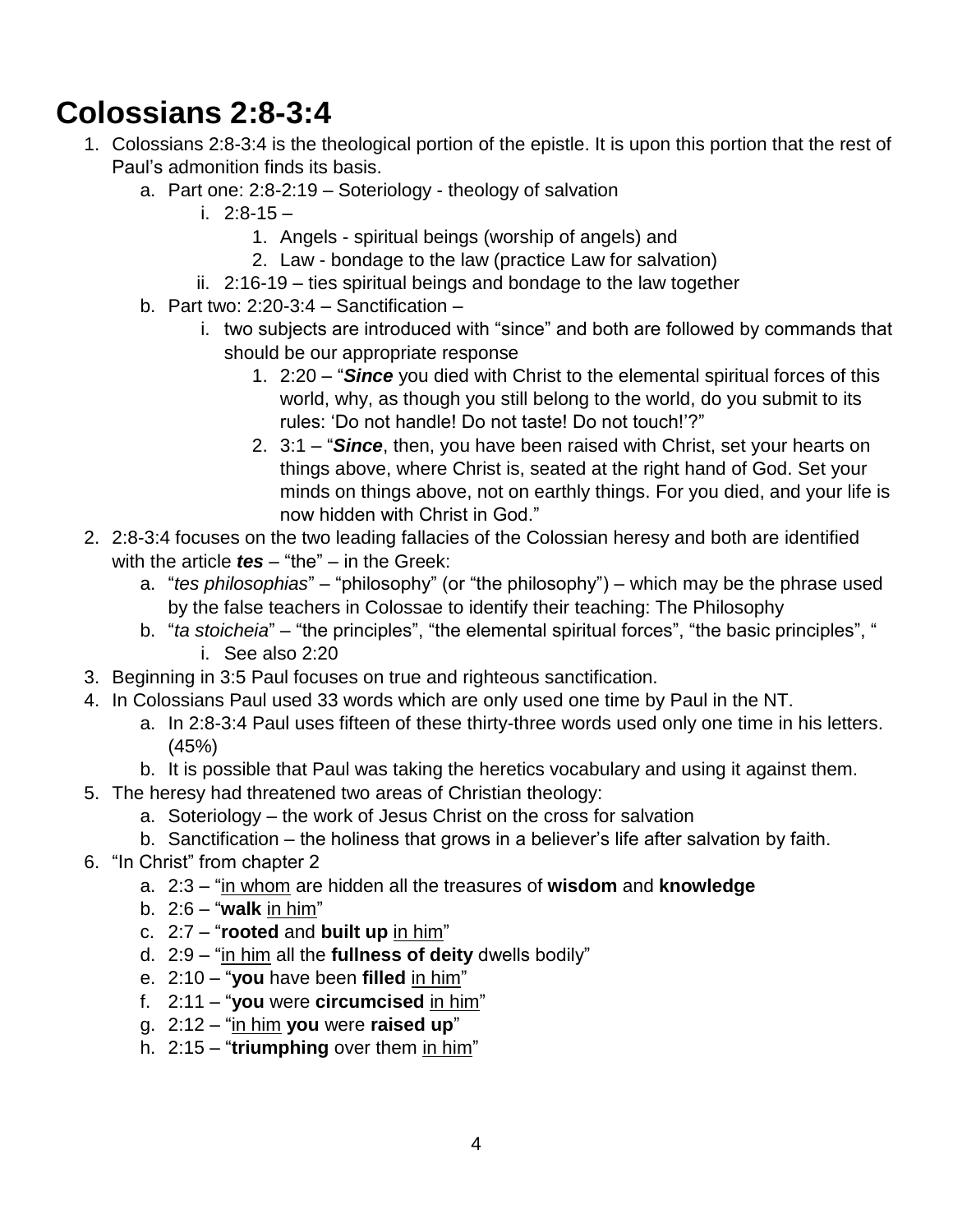#### 2:8 – "**See to it that no one takes you captive by philosophy and empty deceit, according to human tradition, according to the elemental spirits of the world, and not according to Christ**."

| 991 [e]<br><b>Blepete</b><br><b>8</b> Βλέπετε μή<br><b>Take heed</b> |                         |                                                | 3361 [e]<br>mē<br>lest |                                      | 5100 [e]<br>tis<br>$\tau$ <sub>1</sub> $\zeta$ | 4771 [e]<br>hymas<br>ὑμᾶς                        | 1510 [e]<br>estai<br>έσται<br>there will be -            |              | 3588 [e]<br>ho<br>$\dot{\mathbf{o}}$                         | 4812 [e]<br>sylagōgōn<br>συλαγωγῶν<br>taking captive |                                  | 1223 [e]<br>dia<br>διὰ | 3588 [e]<br>tēs<br>τῆς           | 5385 [e]<br>philosophias<br>φιλοσοφίας<br>philosophy |                                                  |                                                    |
|----------------------------------------------------------------------|-------------------------|------------------------------------------------|------------------------|--------------------------------------|------------------------------------------------|--------------------------------------------------|----------------------------------------------------------|--------------|--------------------------------------------------------------|------------------------------------------------------|----------------------------------|------------------------|----------------------------------|------------------------------------------------------|--------------------------------------------------|----------------------------------------------------|
|                                                                      | V-PMA-2P                |                                                | Adv                    |                                      | anyone<br>IPro-NMS                             | you<br>PPro-A2P V-FIM-3S                         |                                                          |              | Art-NMS V-PPA-NMS                                            |                                                      |                                  |                        | through<br>Prep                  | $\overline{\phantom{a}}$                             | Art-GFS N-GFS                                    |                                                    |
| kai<br>$\kappa$ $\alpha$<br>and<br>Conj                              | 2532 [e]                | 2756 [e]<br>kenēs<br>κενῆς<br>empty<br>Adj-GFS |                        | 539 [e]<br>apatēs<br>deceit<br>N-GFS | άπάτης,                                        | 2596 [e]<br>kata<br>κατὰ<br>according to<br>Prep | 3588 [e]<br>tēn<br>$\overrightarrow{\text{t}}$ ην<br>the | Art-AFS      | 3862 [e]<br>paradosin<br>παράδοσιν τῶν<br>tradition<br>N-AFS |                                                      | 3588 [e]<br>tōn<br>Art-GMP N-GMP | 444 [e]                | anthrōpōn<br>άνθρώπων,<br>of men |                                                      | 2596 [e]<br>kata<br>κατά<br>according to<br>Prep | 3588 [e]<br>ta<br>$\vec{\alpha}$<br>the<br>Art-ANP |
|                                                                      | 4747 [e]                |                                                | 3588 [e]               |                                      | 2889 [e]                                       | 2532 [e]                                         | 3756 [e]                                                 | 2596 [e]     |                                                              | 5547 [e]                                             |                                  |                        |                                  |                                                      |                                                  |                                                    |
|                                                                      | stoicheia<br>principles | στοιχεία τοῦ                                   | tou<br>of the          |                                      | kosmou<br>κόσμου<br>world                      | kai<br>καὶ<br>and                                | ou<br>$\vec{\omega}$<br>not                              | kata<br>κατά | according to                                                 | Christon<br>Christ                                   | Χριστόν.                         |                        |                                  |                                                      |                                                  |                                                    |

- 1. Paul is addressing an intentional and purposeful attack on misguided Christians.
- 2. "See to it" or "Take heed" from blepete (a form of blepo) means "to look at!" and here it means "Look out!" or "Beware"
- 3. The Greek word *estai* translated "there will be" (interlinear) that follows *Blepete* ("Beware") is in the future indicative middle third person singular.
	- i. Future Tense it is coming

N-ANP Art-GMS N-GMS Conj Adv Prep N-AMS

- ii. Indicative Mood it is a fact. This is a real threat. This is not subjunctive which means a potential.
- iii. Third person means they, them

#### 4. "taken captive"

- a. Indicates the believers were:
	- i. Unwilling to be taken captive
	- ii. Unaware of the trap that was being set for them
	- iii. But, these Christians were willing to follow these ensnaring hunters
- b. "taking captive" *sylagogon* means "to carry off as spoil", "to kidnap"
	- i. Used to say "plunder", "lead captive" and "I make victim by fraud"
	- ii. Paul uses *sylagogon* here to refer to carrying someone away from the truth into the slavery of philosophical error.
- 5. "Philosophy" philosophias means "love of wisdom" or "pursuit of wisdom"
	- a. KEY POINT: this is the only time the word "philosophy" appears in the NT and the only time Paul uses the word "philosophy" in his letters.
		- i. This makes this verse unique and the use of the word here purposeful
		- ii. Philosophy in Paul's world was very common. Both, Greek philosophy and Jewish philosophy.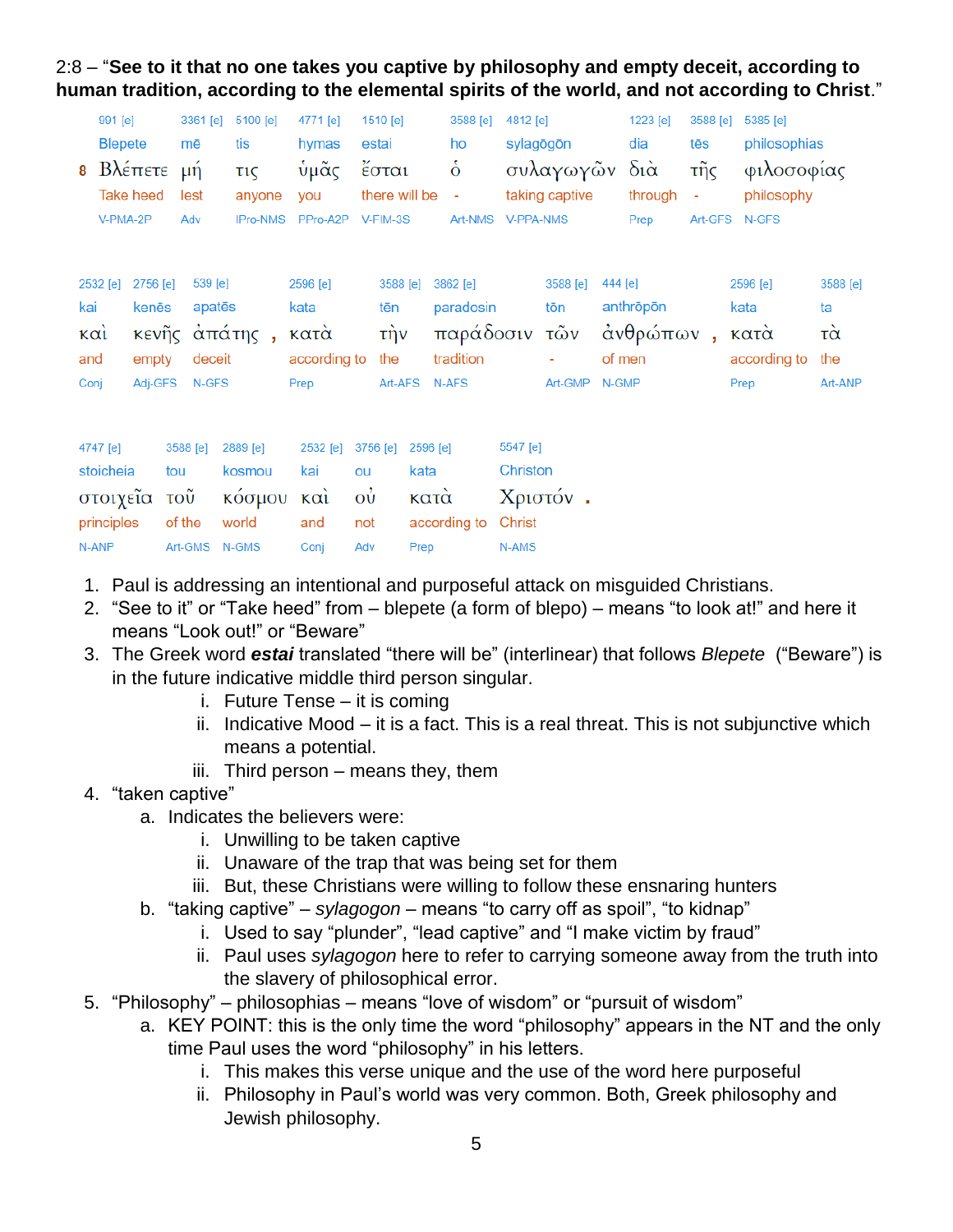- iii. The use of the word "philosophy" may indicate the false teaching did not have religious or theological roots, but rather secular, intellectual tendencies.
- b. Important is the article in front of "philosophy" (singular in the Greek).
	- i. *tes philosophias* "The Philosophy" which may indicate the particular teaching infecting the Colossian church. Maybe even the name by which it was known: THE PHILOSOPHY, which would be contrary to Paul's teaching.
	- ii. This is not saying in the Greek "philosophies" in general. Some critics, skeptics and failed commentators use this verse to argue that Paul was anti-intelectual and rejected all human reason. The critics' false claim against Paul was he was teaching "spiritual", unseen, untestable faith instead of practical, intellectual, provable concepts. This, of course, is false. Paul is criticizing here a false philosophy (The Philosophy) and supporting true philosophy (reason, love of wisdom, pursuit of wisdom) revealed in the laws of nature and the laws of God throughout this letter and the entire New Testament
- 6. "Empty deceit" *kenes apates*
	- a. *Kenes* "empty" meaning "empty", "empty of moral content", "vain", "ineffective", "foolish", "worthless", "false", "unreal"
	- b. *Apates* "deceit" "deceit", "deception", "delusion"
- 7. "THE PHILOSOPHY" is described with three characteristics:
	- a. "according to the tradition of men" Human
		- i. Man attempting to find truth
			- 1. This is not Romans chapter 1 pursuit of general revelation revealed to all men and accessible through reason and natural law.
			- 2. This is referring to man seeking to understand and explain the secret things of God that are only revealed by God through his revelation to the prophets and apostles, and his Christ. As it says in Deuteronomy: "*The secret things belong to the LORD our God, but the things that are revealed belong to us and to our children forever, that we may do all the words of this law*." – Deut. 29:29
	- b. "according to the principles of the world Elementary
		- i. *Stoicheia* "basic principles"
			- 1. Originally in the Greek this word referred to the four basic elements: earth, fire, wind, water. All seen in conflict with each toehr
			- 2. Then, the word began to refer to the basic elements of words, the alphabet, or the ABC's of something. Like saying, "the basics", or "the ABC's"
			- 3. The signs of the zodiac and the powers that occupied the planets and stars were the "elements" or the "*stoicheia*"
			- 4. In Jewish thinking the stoicheia began to refer to supernatural beings who ruled over the world, the nations, the political leaders and local peoples. These are the rulers and authorities in heavenly places and the demons. This is the meaning Paul is using here and in this letter.
	- c. "Not according to Christ" Non-Christian
		- i. The heart of the issue no is obvious. Instead of continuing in Christ, the false teaching, "THE PHILOSOPHY", was leading believer's captive into an intellectual, academic spiritualism of demonism.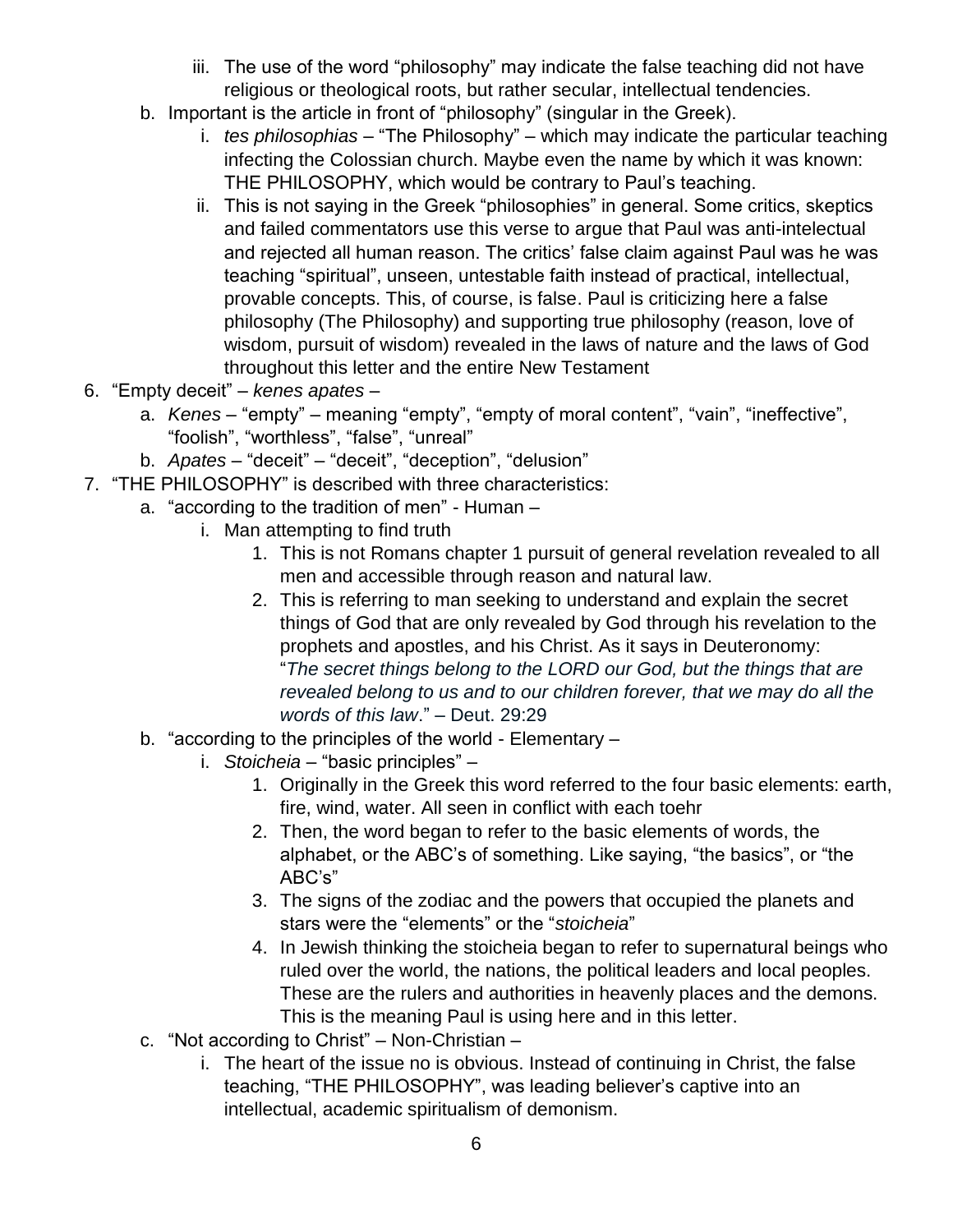#### 2:9 – "**For in him the whole fullness of deity dwells bodily**,"

|  |         |      |  |  | 3754 [e] 1722 [e] 846 [e] 2730 [e] 3956 [e] 3588 [e] 4138 [e] 3588 [e] 3588 [e] 2320 [e] |  | 4985 [e]                                                      |  |
|--|---------|------|--|--|------------------------------------------------------------------------------------------|--|---------------------------------------------------------------|--|
|  | hoti en |      |  |  | autō katoikei pan to plērōma tēs Theotētos sōmatikōs                                     |  |                                                               |  |
|  |         |      |  |  |                                                                                          |  | 9 ότι εν αύτῷ κατοικεῖ πᾶν τὸ πλήρωμα τῆς Θεότητος σωματικῶς; |  |
|  | For in  |      |  |  | Him dwells all the fullness of the Deity                                                 |  | bodilv                                                        |  |
|  | Coni    | Prep |  |  | PPro-DM3S V-PIA-3S Adj-NNS Art-NNS N-NNS Art-GFS N-GFS                                   |  | Adv                                                           |  |

- 1. Two parts:
	- a. Full deity of Christ "For in him the whole fullness of deity dwells…"
	- b. Full humanity of Christ "For in him…bodily"
- 2. The words are important:
	- a. "For" links this verse and the following verses to what is said in verse 2:8 about being taken captive by The Philosophy and the rebel spiritual powers.
	- b. "in Him" the position in the Greek sentence makes this emphatic, the most important part forcibly and clearly presented in the sentence and the topic: "In Christ"
	- c. "dwells" *katoikei*
		- i. present indicative active:
			- 1. present
				- a. continuous or uninterrupted action
				- b. action that happens over and over
				- c. customary or habitual action
				- d. Useful words: continuously, repeatedly, over and over, uninterruptedly, constantly, deep on, customarily.
			- 2. Indicative the mood of reality indicating this verb really happened, at least, in the mind of the speaker
			- 3. Active the subject causes or produces the action of the verb.
		- ii. *Katoikei* "dwells" means "to inhabit", "to settle" referring to dwelling, settling or being established permanently to inhabit.
		- iii. Philippians 3:21 "our citizenship is in heaven, and from it we await a Savior, the Lord Jesus Christ, who will transform our lowly body to be like his glorious body, by the power that enables him even to subject all things to himself."
		- iv. The fullness of the Godhead exists permanently in Jesus' who once mortal body has been glorified into an eternal body.
	- d. "all the fullness" *pleroma* (used in 1:19 "For in him all the fullness of God was pleased to dwell.") – the word means "fullness", "a filling up"
	- e. "of the Deity" *tes theotetos*
		- i. *Theotetos* is only used here in the NT (*theiotes* is used in Romans 1:20 to denote divine nature, but only the divine nature). This word *theotetos* captures not only divine qualities and divine attributes, but also the very essence of God.
- 3. Full Deity: John 1:1 "In the beginning was the Word, and the Word was with God, and the Word was God."
- 4. Full Deity in full humanity: John 1:14 "And the Word became flesh and dwelt among us, and we have seen his glory, glory as of the only Son from the Father, full of grace and truth."